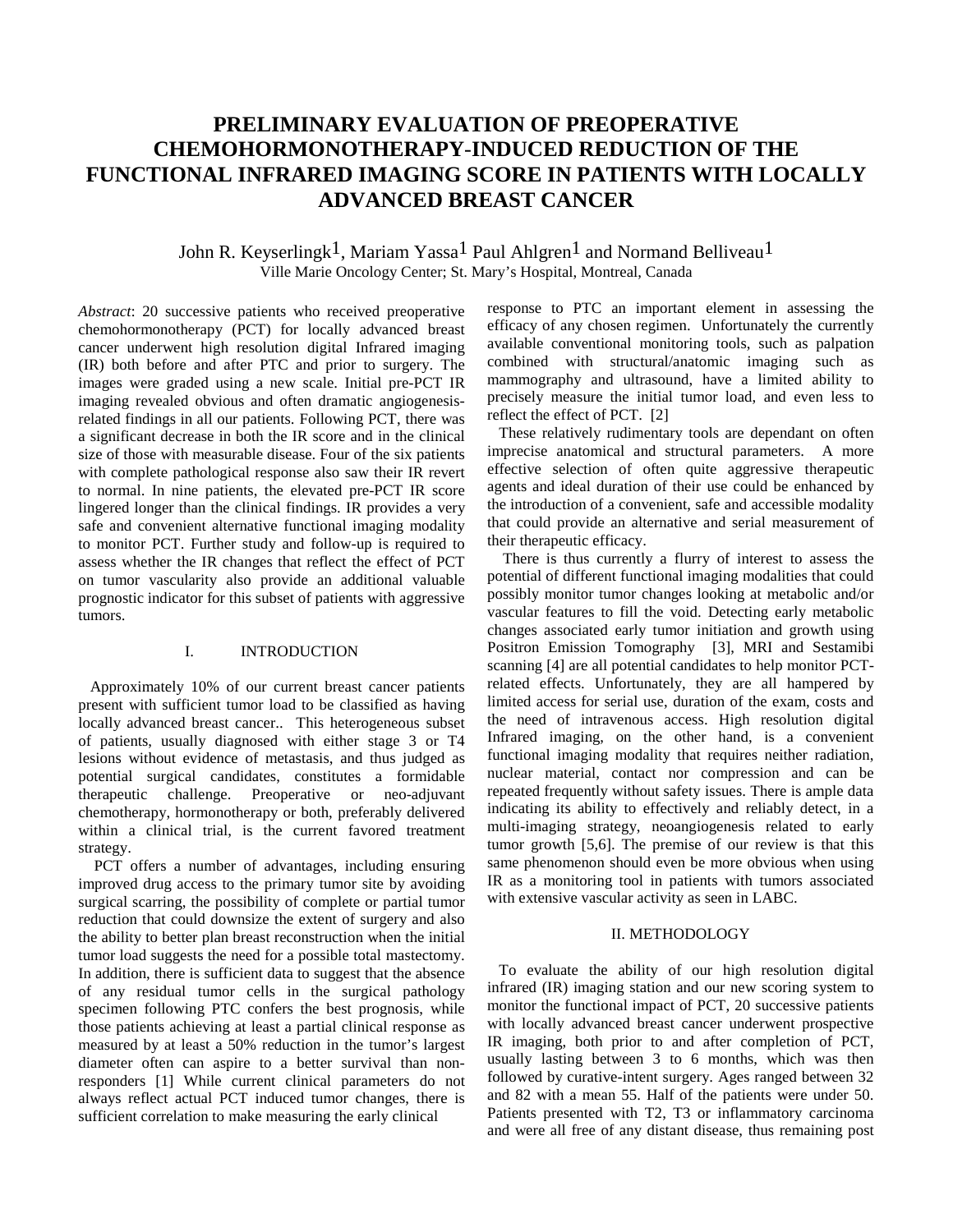| <b>Report Documentation Page</b>                                                                                                                                                                                                                  |                           |                         |                                                    |
|---------------------------------------------------------------------------------------------------------------------------------------------------------------------------------------------------------------------------------------------------|---------------------------|-------------------------|----------------------------------------------------|
| <b>Report Date</b><br>25OCT2001                                                                                                                                                                                                                   | <b>Report Type</b><br>N/A | Dates Covered (from to) |                                                    |
| <b>Title and Subtitle</b><br>Preliminary Evaluation of Preoperative<br>Chemohormonotherapy-Induced Reduction of the Functional Infrared<br>Imaging Score in Patients with Locally Advanced Breast Cancer                                          |                           |                         | <b>Contract Number</b>                             |
|                                                                                                                                                                                                                                                   |                           |                         | <b>Grant Number</b>                                |
|                                                                                                                                                                                                                                                   |                           |                         | <b>Program Element Number</b>                      |
| Author(s)                                                                                                                                                                                                                                         |                           |                         | <b>Project Number</b>                              |
|                                                                                                                                                                                                                                                   |                           |                         | <b>Task Number</b>                                 |
|                                                                                                                                                                                                                                                   |                           |                         | <b>Work Unit Number</b>                            |
| Performing Organization Name(s) and Address(es)<br>Ville Marie Oncology Center; St. Marys Hospital, Montreal, Canada                                                                                                                              |                           |                         | <b>Performing Organization Report Number</b>       |
| <b>Sponsoring/Monitoring Agency Name(s) and Address(es)</b><br>US Army Research, Development & Standardization Group (UK) PSC<br>802 Box 15 FPO AE 09499-1500                                                                                     |                           |                         | <b>Sponsor/Monitor's Acronym(s)</b>                |
|                                                                                                                                                                                                                                                   |                           |                         | <b>Sponsor/Monitor's Report Number(s)</b>          |
| <b>Distribution/Availability Statement</b><br>Approved for public release, distribution unlimited                                                                                                                                                 |                           |                         |                                                    |
| <b>Supplementary Notes</b><br>Papers from the 23rd Annual International Conference of the IEEE Engineering in Medicine and Biology Society,<br>October 25-28, 2001, held in Istanbul, Turkey. See also ADM001351 for entire conference on cd-rom. |                           |                         |                                                    |
| <b>Abstract</b>                                                                                                                                                                                                                                   |                           |                         |                                                    |
| <b>Subject Terms</b>                                                                                                                                                                                                                              |                           |                         |                                                    |
| <b>Report Classification</b><br>unclassified                                                                                                                                                                                                      |                           |                         | <b>Classification of this page</b><br>unclassified |
| <b>Classification of Abstract</b><br>unclassified                                                                                                                                                                                                 |                           |                         | <b>Limitation of Abstract</b><br>UU                |
| <b>Number of Pages</b><br>3                                                                                                                                                                                                                       |                           |                         |                                                    |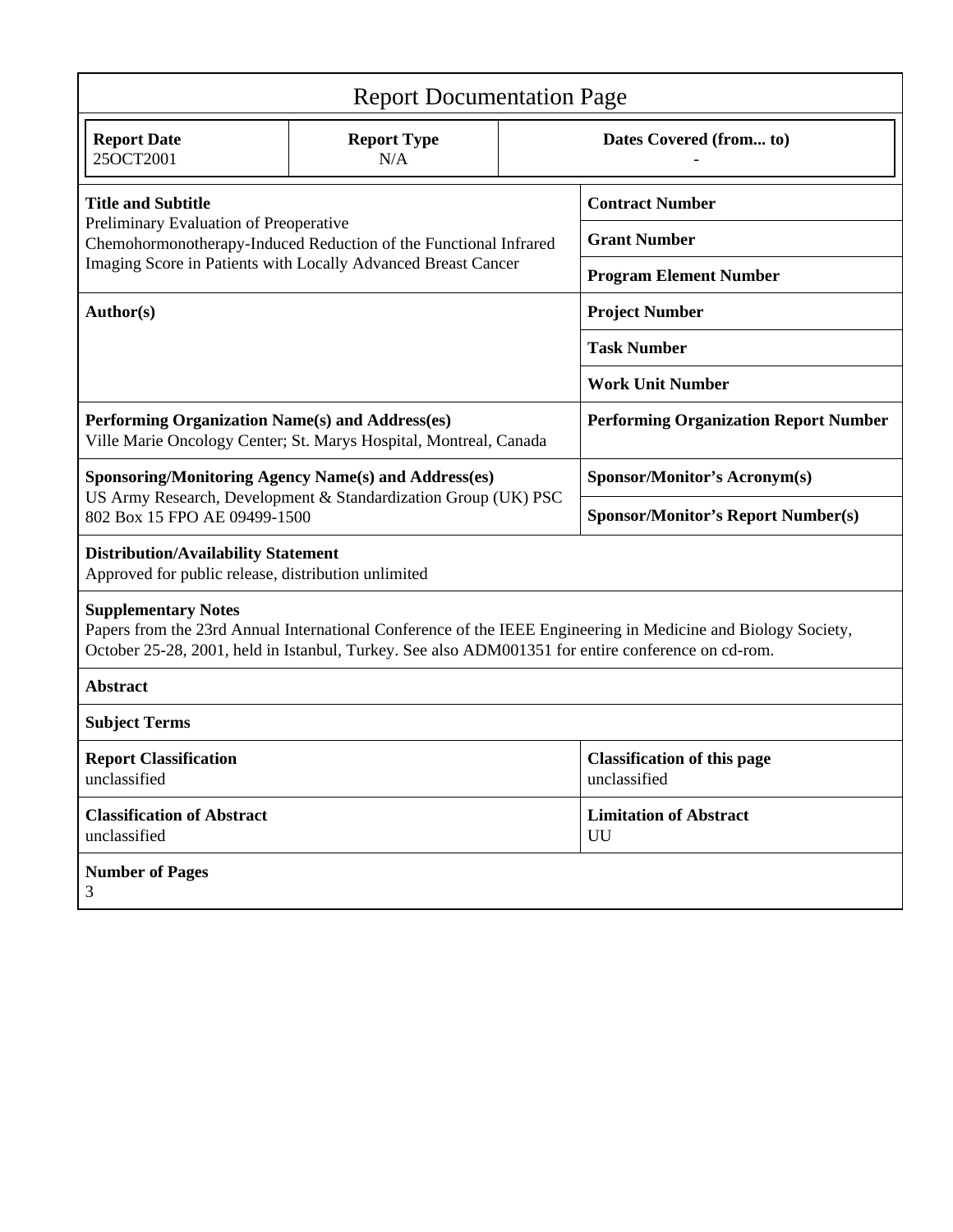PCT surgical candidates. IR was done at the initial clinical evaluation and prior to core biopsy, often ultrasound guided to ensure optimal specimen harvesting, which was used to document invasive carcinoma,.

 Both sets of IR images were acquired according to our published protocol [6] using our integrated infrared station which consisted of a scanning mirror optical system containing a mercury-cadmium-telleride detector (Bales Scientific, CA) with a spatial resolution of 600 optical lines, a central processing unit providing multi-tasking capabilities, and a high resolution color monitor capable of displaying 1024 X 768 resolution points and up to 110 colors or shades of grey per image. Infrared imaging took place in a draft-free, thermally controlled room maintained at between 18°C and 20°C, after a five minute equilibration period. We requested the patients refrain from coffee, smoking, exercise, deodorant and lotions three hours prior to testing. Four images were generated, evaluated and stored by the treating physician who then scored the findings using a modification of our previously published grading system [6]

 We used the following modified IR scale (Table 1) where IR-1 reflects the absence of any significant vascular pattern to minimal vascular symmetry; IR-2 encompasses symmetrical to moderately asymmetrical vascular patterns, including focal clinically-related significant vascular asymmetry; IR-3 implies a regional significant vascular asymmetry (SVA) while an extensive SVA, occupying more than a third of the involved breast, constitutes an IR-4. Mean temperature difference (∆T) in degrees centigrade between the area of focal, regional or extensive SVA and the corresponding area of the non-involved breast is then added, resulting in the final IR score.

#### TABLE I MODIFIED VILLE MARIE INFRARED (IR) SCORING SCALE  $\_$  , and the set of the set of the set of the set of the set of the set of the set of the set of the set of the set of the set of the set of the set of the set of the set of the set of the set of the set of the set of th

- IR1 = Absence of any significant vascular pattern to minimal vascular symmetry.
- IR2 = Symmetrical vascular pattern to moderate vascular asymmetry, particularly if stable or due to known noncancer causes (eg: infection, abscess, recent or prior surgery or anatomical asymmetry). Focal clinically related significant vascular asymmetry.<sup>\*</sup>
- IR3 = Regional significant vascular asymmetry (SVA).\*
- IR4 = Extensive SVA, involving at least 1/3 or the breast area.\*

\*Add the temperature difference (∆T) in degrees centigrade between the involved area and the corresponding area of the non-involved contralateral breast to calculate final IR score.

Conventional clinical response to PCT was done by measuring the maximum tumor size in centimeters, both before beginning and after completion of PCT.

 Induction PCT in ten patients, 8 on a clinical trial (NSABP B-27 or B-57) consisted of 4 cycles of Adriamycin (A) 60mg/m2 and Cyclophosphamide (C) 600mg/m2, with or without additional Taxotere (T) 100mg/m2, or six cycles of AT every 21 days. Eight other patients received AC with additional 5 FU (1000mg/m2) and Methotrexate (300mg/m2). Tamoxifen, given to select patients along with the chemotherapy, was used as sole induction therapy in two elderly patients.

 Values in both clinical size and IR scoring both before and after chemotherapy were compared using a paired t-test.

## III. RESULTS

 All 20 patients in this series with locally advanced breast cancer presented with an abnormal IR image (IR  $\geq$  3). The pre-induction PCT mean IR score was 5.5 (range: 4.4 to 6.9). Infrared imaging revealed a decrease in the IR score in all our patients following PCT, ranging from 1 to 5.4, with a mean of 3.1 ( $p < 0.05$ ). This decrease following PCT reflected the change in the clinical maximum tumor dimension, which decreased from a mean of 5.2 cms. prior to PCT to 2.2 cms  $(p < 0.05)$  following PCT in the two-thirds of our series who presented with a measurable tumor. Four of the six complete pathological responders in this series saw their IR score revert to normal following PCT and an additional seven patients had a final post PCT IR score that reflected the final tumor size as measured at surgery. However, in nine patients, the elevated pre PCT IR score remained slightly higher following PCT than did the final surgical pathology tumor size.

#### IV. CONCLUSIONS

LABC is considered an aggressive process that is typically associated with extensive neo-angiogenesis required to sustain rapid and continued tumor growth [7] Functional IR imaging provided a vivid real-time visual reflection of this invasive process in all our patients. The dramatic IR findings associated with LABC, often occupying more than a third of the breast, are further emphasized by the comparative absence of any significant vascular findings in the uninvolved breast. These images thus provided a new parameter and base-line to complement the traditional structurally-based imaging, particularly for the 7 patients with clinically nonmeasurable LABC.

 The significant reduction in the mean IR score following PCT is primarily an indication of its effect on neoangiogenesis. While this reduction can sometimes correspond to tumor size, as it did in half of this series, IR's main contribution concerns functional parameters that can both precede and linger after structural tumor-induced changes occur. Because IR-detected regional angiogenesis responded slightly slower to PCT than did the anatomical parameters in nine patients underscores the fundamental difference between functional imaging such as IR and structural dependant parameters such as clinical tumor dimensions currently used to assess PCT response. IR has the advantage of not being dependant on a minimal tumor size but rather on the tumor's very early necessity to develop an extensive network to survive and proliferate. This would be the basis of IR's ability to sometimes detect tumor growth earlier than can structurally-based modalities. The slight discrepancy between the resolving IR score and the anatomical findings in nine of our patients could suggest that this extensive vascular network, most evident in LABC, requires more time to